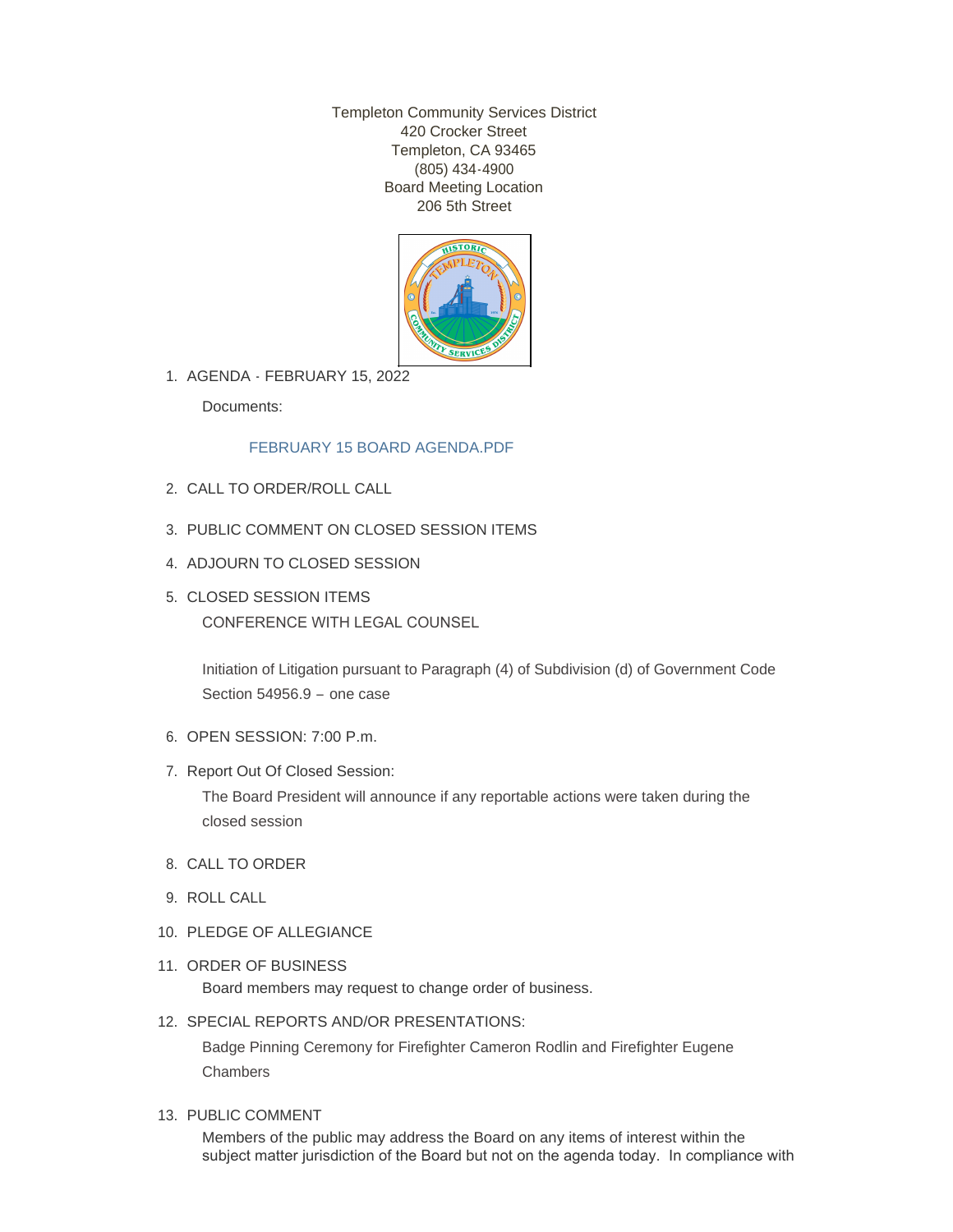the Brown Act, the Board cannot discuss or act on items not on the agenda. However, Board Members or District Staff Members may briefly respond to statements made or questions posed by the Public. Additionally, on their own initiative or in response to questions posed by the public a Board or Staff Member may ask a question for clarification. Further, the Board may request staff to report back to the body at a subsequent meeting concerning any matter, or take action to direct staff to place a matter of business on a future agenda (Government Code section 54954.2).

#### 14. CONSENT AGENDA: (ACTION - VOTE)

*The following items are considered routine and non-controversial by staff and may be approved by one motion if no member of the Board wishes an item removed. If discussion is desired, the item may be removed from the Consent Agenda by a Board Member and will be considered separately. Questions or clarification may be made by the Board members without removal from the Consent Agenda. Individual items on the Consent Agenda are approved by the same vote that approves the Consent Agenda, unless an item is pulled for separate consideration. Members of the public may comment on the Consent Agenda items.*

A. Remote Meeting Determination

Documents:

#### [RESOLUTION 02-2022 DOCUMENTS.PDF](http://ca-templetoncsd2.civicplus.com/AgendaCenter/ViewFile/Item/4545?fileID=3170)

B. Meeting Minutes For January 18, 2022

Documents:

#### [JANUARY 18 2022 MEETING MINUTES.PDF](http://ca-templetoncsd2.civicplus.com/AgendaCenter/ViewFile/Item/4521?fileID=3153)

C. Meeting Minutes For January 26, 2022

Documents:

#### [JANUARY 26 2022 MEETING MINUTES.PDF](http://ca-templetoncsd2.civicplus.com/AgendaCenter/ViewFile/Item/4540?fileID=3165)

D. Treasurer Report - December 2021

Documents:

#### DECEMBER 2021 TREASURERS REPORT PDF

15. BUSINESS:

*Members of the public may address the Board on each agenda item as it is considered. Following the initial presentation of the item and questions from Board Members, public comment will be solicited. Comments and/or questions should be directed to the Board Chairperson.*

A. Water Buffer Model Update/Release Of 36 Water Units

Documents:

#### [WATER BUFFER UPDATE DOCUMENTS.PDF](http://ca-templetoncsd2.civicplus.com/AgendaCenter/ViewFile/Item/4542?fileID=3167)

B. Mid-Year Budget Review And Adjustments

Documents: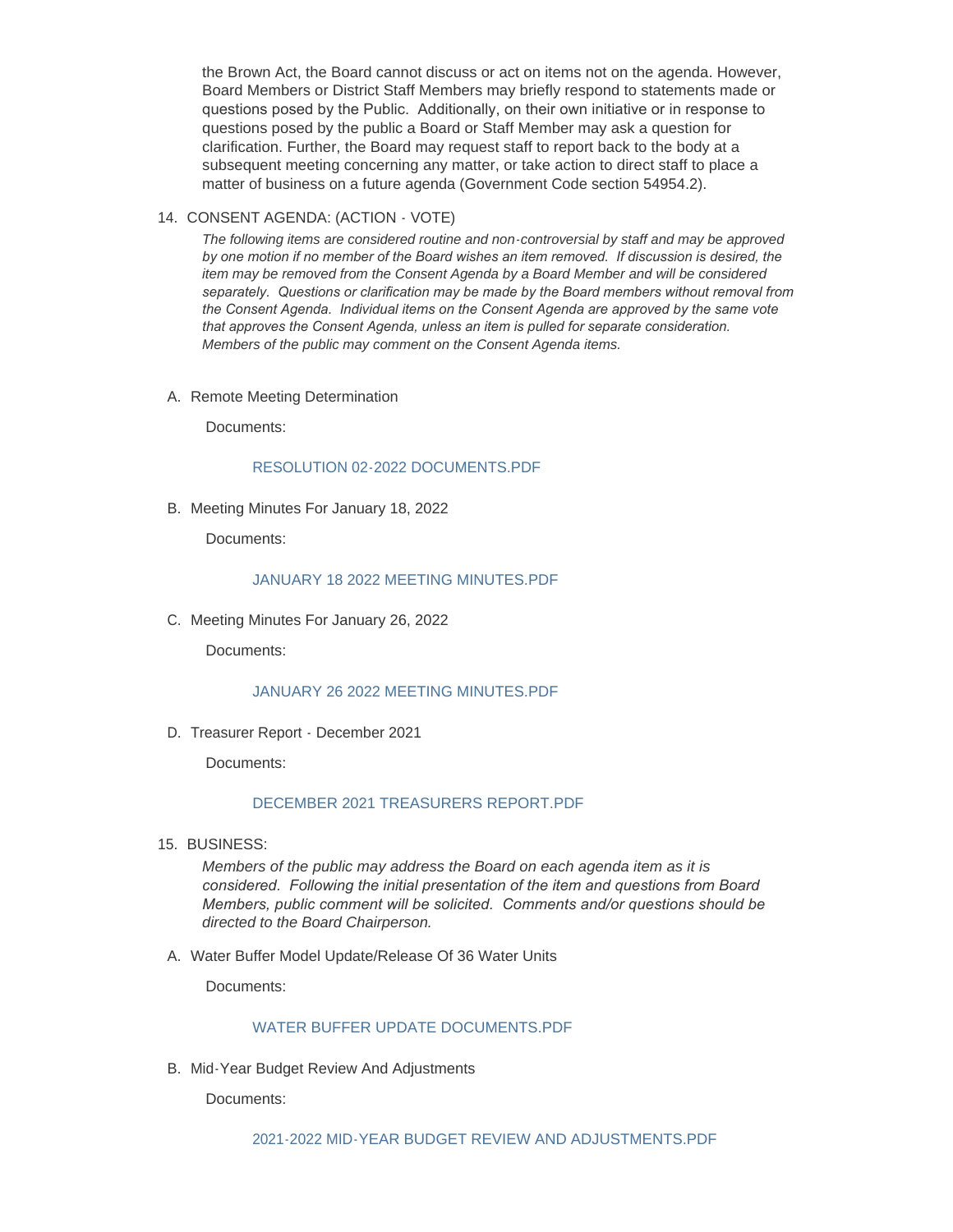C. Progress Report On The District's Industrial Pretreatment/Zero Discharge Permit Program And Fats, Oils And Grease Program

Documents:

## [SOURCE CONTROL UPDATE DOCUMENTS.PDF](http://ca-templetoncsd2.civicplus.com/AgendaCenter/ViewFile/Item/4546?fileID=3171)

D. Introduction Of Ordinance 2022-1

Documents:

#### [ORDINANCE 2022-1 DOCUMENTS.PDF](http://ca-templetoncsd2.civicplus.com/AgendaCenter/ViewFile/Item/4543?fileID=3168)

- 16. GENERAL MANAGER'S REPORT
- 17. COMMITTEE REPORTS
- A. GSA Executive Committee GSP Executive Summary

Documents:

## [2022.01.30\\_EXECUTIVE SUMMARY.PDF](http://ca-templetoncsd2.civicplus.com/AgendaCenter/ViewFile/Item/4522?fileID=3161)

TAAG Committee Meeting - 01/20/2022 B.

Documents:

# [TAAG MEETING NOTES- 2022-01-20 REPORT TO TCSD BOARD.PDF](http://ca-templetoncsd2.civicplus.com/AgendaCenter/ViewFile/Item/4547?fileID=3172)

- 18. ACTIVITY UPDATE REPORTS
- A. Engineering Activity Report

Documents:

#### [ACTIVITY REPORT\\_ENGINEERING.PDF](http://ca-templetoncsd2.civicplus.com/AgendaCenter/ViewFile/Item/4537?fileID=3163)

B. Finance Activity Report

Documents:

## [ACTIVITY REPORT\\_FINANCE.PDF](http://ca-templetoncsd2.civicplus.com/AgendaCenter/ViewFile/Item/4538?fileID=3164)

C. Fire And Emergency Services Activity Report

Documents:

#### [ACTIVITY REPORT\\_FIRE.PDF](http://ca-templetoncsd2.civicplus.com/AgendaCenter/ViewFile/Item/4544?fileID=3169)

D. Parks, Recreation And Solid Waste Activity Report Documents:

# [ACTIVITY REPORT\\_PARKS, REC AND SOLID WASTE.PDF](http://ca-templetoncsd2.civicplus.com/AgendaCenter/ViewFile/Item/4548?fileID=3173)

- 19. DIRECTORS REPORTS AND/OR COMMENTS
- 20. ADJOURNMENT